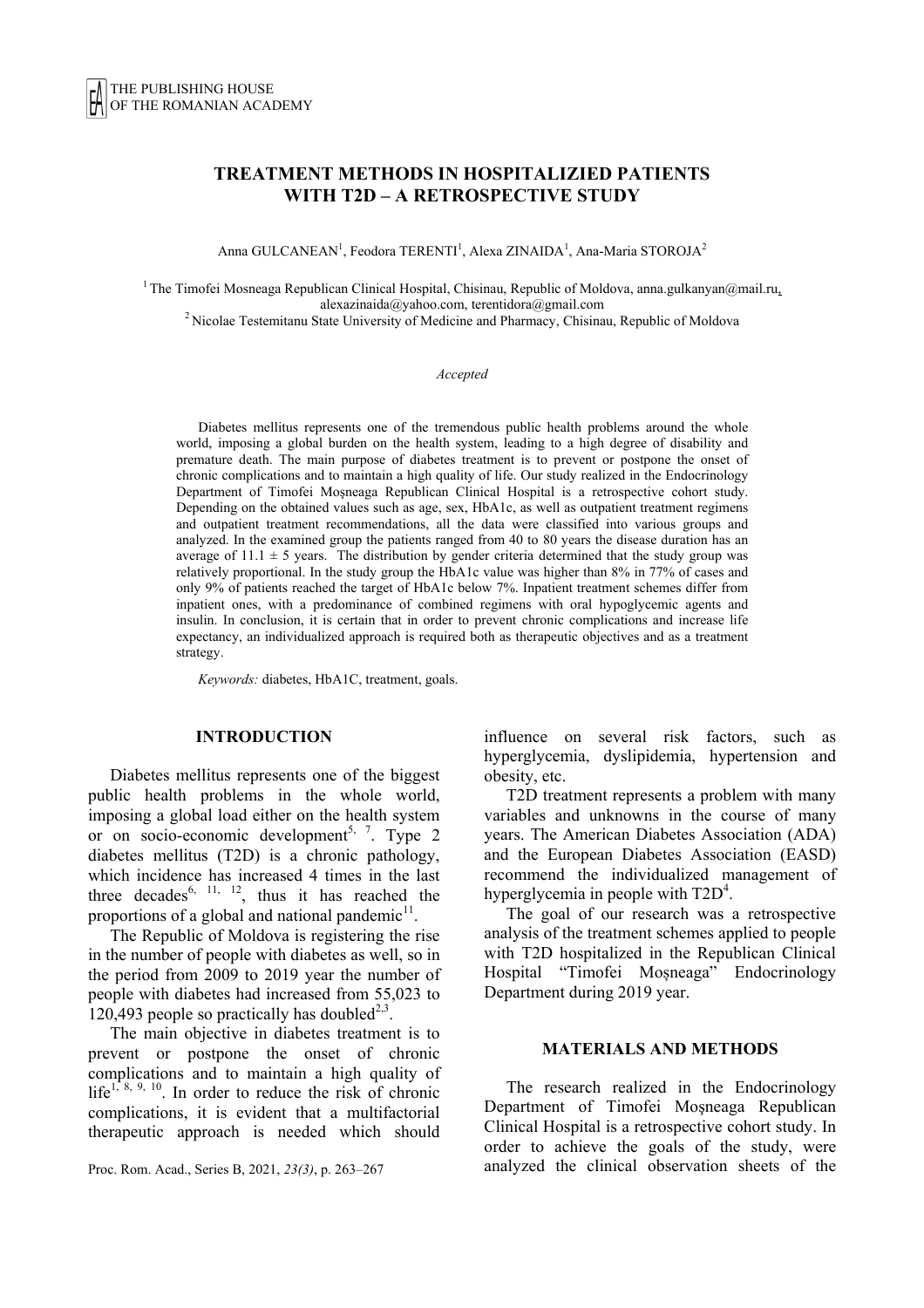patients with T2D hospitalized in the period between 01.01–31.12.2019.

The total number of all patients hospitalized during mentioned period formed a group of 2067 patients, 1388 of which were people with the established diagnosis of T2D, which represented 67% of all hospitalizations in the Endocrinology Department.

The study group included 1148 clinical observation sheets of patients with T2D, who were eligible according to the inclusion criteria: known diagnosis of T2D, the presence of information in the observation sheet regarding anthropometric data, HbA1c values, treatment regimens administered in outpatient conditions and discharge treatment recommendations. Hence the study group constituted 83% from all hospitalized patients diagnosed with T2D.

In the examined group the patients ranged from 40 to 80 years with an average of  $57.4 \pm 6.07$  years, the disease duration was between 0–38 years with an average of  $11.1 \pm 5$  years. The distribution by gender criteria determined that the study group was relatively proportional – there were  $628$   $(54.7\%)$ women and 520 (45.3%) men.

The division of patients according to the duration of diabetes was performed to observe the rate of treatment regimens administered at different stages of diabetes mellitus.

In order to analyze whether the therapeutic objectives were achieved, the value of HbA1c and the treatment regimens applied before admission and discharge were analyzed.

### **RESULTS**

T2D treatment is complex and can be performed either by monotherapy with non-insulin oral antidiabetics or insulin, or in various combinations of medications. In our study we aimed to highlight what were the treatment regimens used by patients until and after hospitalization in the Endocrinology Department.

We tried to highlight the treatment regimens according to the administered drugs: oral antidiabetics (as monotherapy or combination therapy), combination therapy (oral antidiabetics  $+$ different insulin therapy regimens) and insulin therapy only.

The general study group was divided according to the duration of diabetes into 7 subgroups for every 5 years, except the early period, which included people with newly diagnosed diabetes with a duration up to 1 year, after which the distribution was made in the following way: 1–5 years; 6–10 years; 11–15 years; 16–20 years; 21– 25 years and people with the disease duration over 25 years. The treatment schemes in every subgroup were analyzed to follow the changes in the management of the disease depending on the duration of diabetes, the graphical representation can be observed in Figure 1.

Management of hyperglycemia in T2D is changing over the course of diabetes from simple to compound – from monotherapy to combination therapy, initially with oral diabetes medications after which goes people taking the combination of metformin and insulin, to people treated with various insulin regimens. This is due to the progressive evolution of the disease which over time leads to depletion of β cell function.

Following the analysis (Figure 2) it was determined that until the hospitalization 24 of the patients did not receive drug treatment, which represents 2% of cases in the general study group, oral antidiabetic treatment was administered by 379 patients (33%), combinations of oral hypoglycemic medications and insulin were reported in 435 patients (38%) and insulin therapy was administered by 310 patients (27%).

It is observed a change in the hypoglycemic therapeutic profile at discharge, so that patients without drug treatment disappear completely, the rate of oral agents administration decreases from 33% (379 patients) to 21% (241 patients), the rate of insulin administration as monotherapy decreases from 27% (310 patients) to 15% (173 patients), while the rate of people taking oral diabetic medication  $+$  insulin combination therapy has an upward trend to 64% (734 patients) from 38% (435 patients), practically doubling compared to prehospital treatment.

The most common administrated oral hypoglycemic agent was metformin, which is present in outpatient treatment regimens in 804 of the cases. Metformin was administered either as monotherapy in 197 patients (24.5%) or combination therapy in 607 patients (75.6%).

Inpatient treatment regimens differ from outpatient treatment schemes due to the need to intensify therapy to reduce glycemic values and reduce the risk of hypoglycemia, with a predominant percentage of combined regimens with oral antidiabetics and insulin.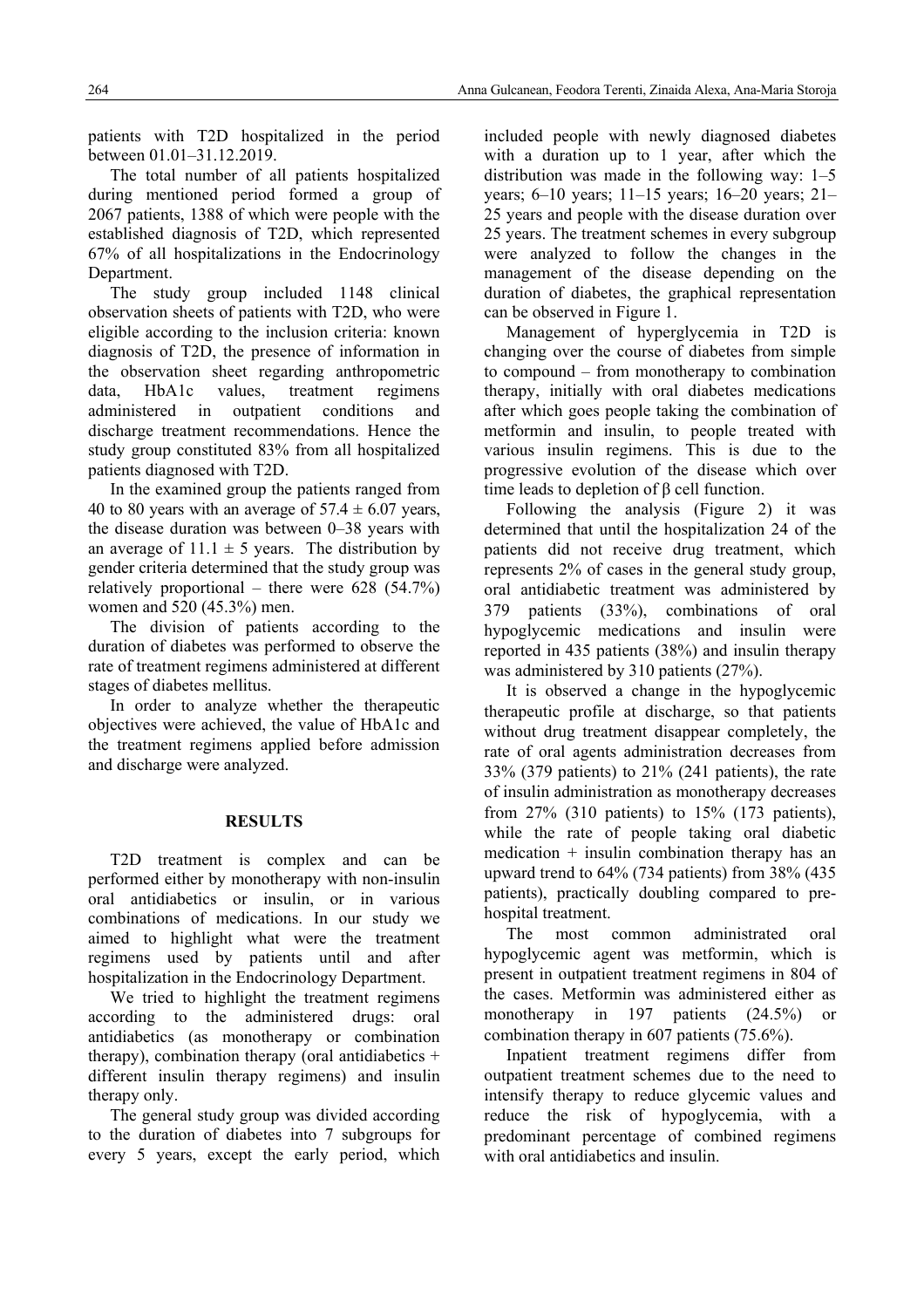

Figure 1. The analysis of treatment methods in dependence of T2D duration.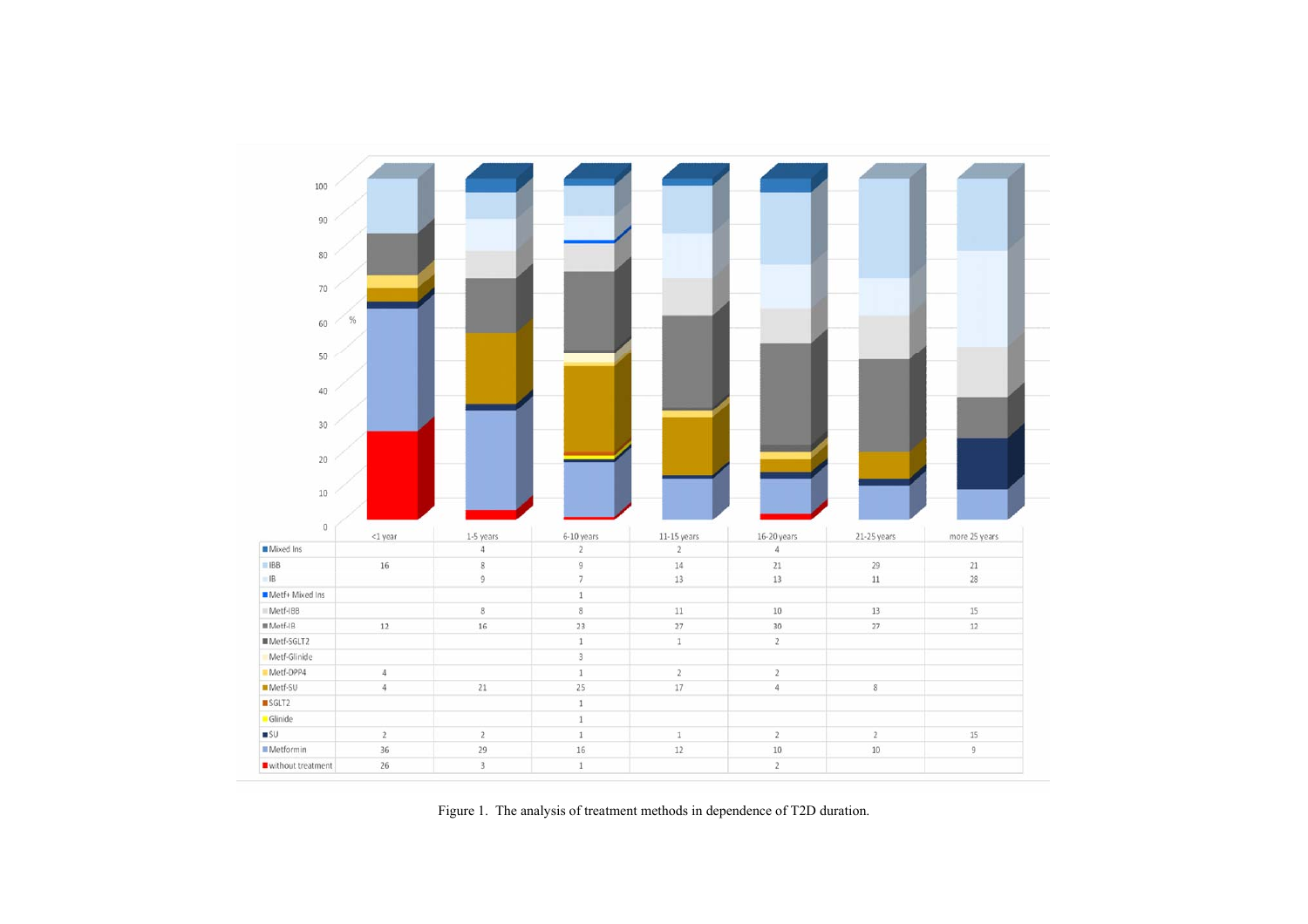

Figure 2. The analysis of treatment schemes at admission and discharge.

## **CONCLUSIONS**

1. The rate of patients hospitalized with T2D during 2019 was 67%. Patients mainly belonged to the age groups between the 5th and 6th decades of life. The gender distribution was practically similar in the age group between 40–69 years, the male predominating in the 20–39 age period.

2. The mean values of carbohydrate metabolism parameters were much higher than the therapeutic targets, so only28% of the patients had a satisfactory glycemic control.

3. The HbA1c value was higher than 8% in 77% of cases and only 9% of patients reached the target of HbA1c below 7%.

4. The treatment analysis in dependence on the duration of diabetes demonstrates a reduction in oral hypoglycemic agent monotherapy regimens and the increase in the number of patients administrating insulin therapy in different schemes (monotherapy or combination with oral agents) and regimens (basal or basal bolus).

5. Outpatient treatment regimens mainly consisted of combination therapies, in particular metformin plus insulin or metformin in combination with new drug groups (DPP4 and SGLT2) – as a result the intensification aimed at normalizing HbA1c value.

### **ABBREVIATIONS**

T2D – Type 2 Diabetes HbA1c – Glycated Hemoglobin

- DPP4 Inhibitors of dipeptidyl peptidase 4
- SGLT2 Sodium-glucose cotransporter-2

### **REFERENCES**

- 1. ADA, Standards of Medical Care in diabetes—2019. *Diabetes Care*, Volume 42, Supplement 1, January **2019.**
- 2. Anuarul statistic al sistemului de sănătate din Republica Moldova **2009.**
- 3. Anuarul statistic al sistemului de sănătate din Republica Moldova **2019.**
- 4. DAVIES MJ, D'ALESSIO DA, FRADKIN J, *et al*. Management of hyperglycemia in type 2 diabetes, **2018.** A consensus report by the American Diabetes Association (ADA) and the European Association for the Study of Diabetes (EASD)*. Diabetes Care* 2018*;*41*:*2669*–*2701. *Diabetologia*  volume 60, pages1577–1585. **2017.**
- 5. FOROUZANFAR, M. H. *et al.* Global, regional, and national comparative risk assessment of 79 behavioural, environmental and occupational, and metabolic risks or clusters of risks, 1990–2015: a systematic analysis for the Global Burden of Disease Study 2015. *Lancet* 388, 1659– 1724, **2016.**
- 6. International Diabetes Federation, "Global Fact Sheet 2019," *IDF Diabetes Atlas*, no. 9th Edition, **2019.**
- 7. KAZEMIAN P, SHEBL FM, MCCANN N, WALENSKY RP, WEXLER DJ. Evaluation of the